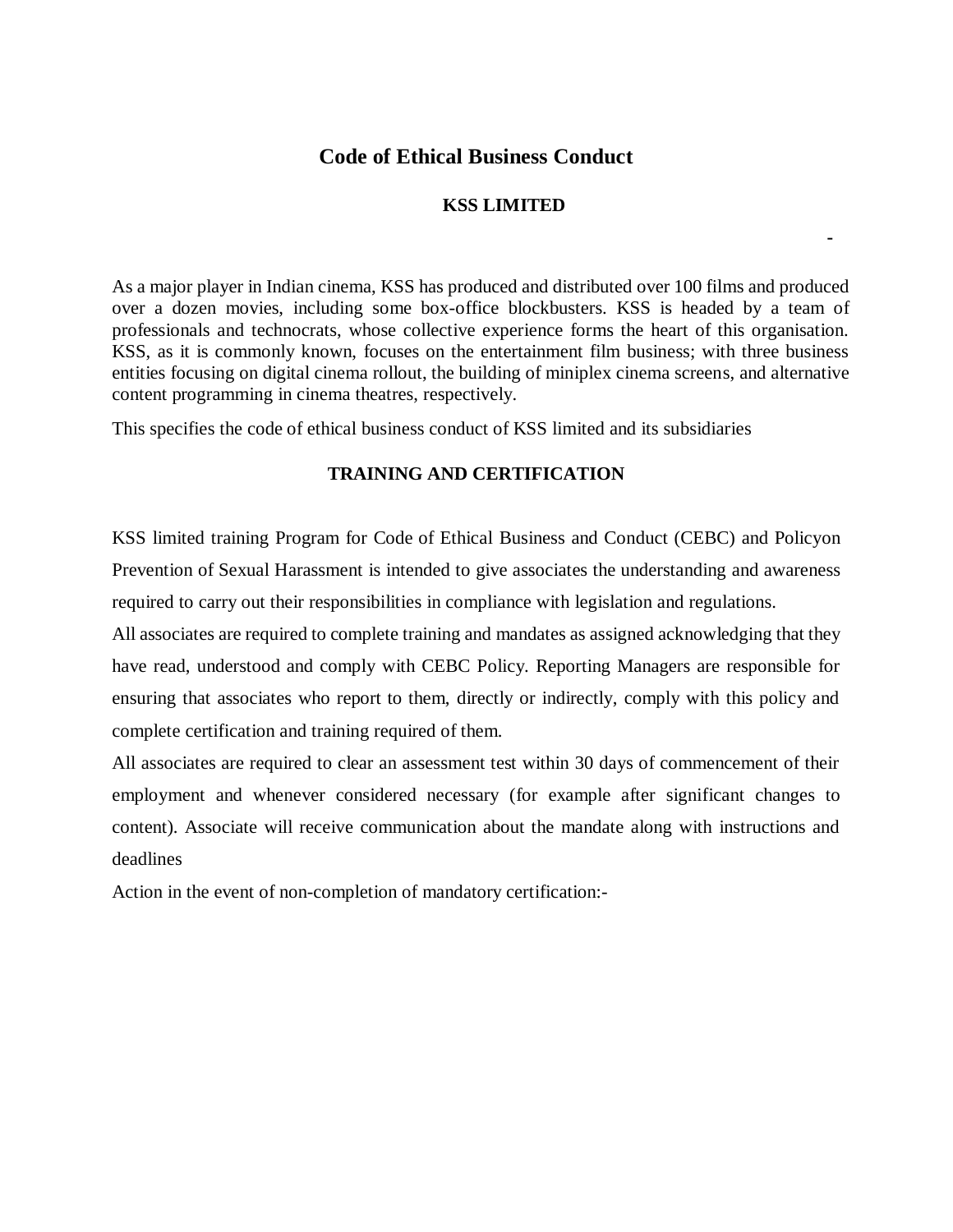#### **Timelines Action**

- 1. Beyond 30 days E-mail warning
- 2. Beyond 60 days Warning letter
- 3. Beyond 90 days De-allocation from project / assignment

(POSH) Disciplinary action including - Suspension / Termination (CEBC)

### **ACTING WITH INTEGRITY**

It is the company policy to conduct all of their business in an honest and ethical manner. We take a zero-tolerance approach to bribery and corruption and are committed to acting professionally, fairly and with integrity in all our business dealings and relationships, wherever we operate, and to implementing and enforcing effective systems to counter bribery

### **LEGAL, HONEST AND ETHICAL CONDUCT**

The Directors and Associates are required to conduct their duties legally, honestly and ethically while acting for and on behalf of KSS limited or in connection with its business or operations. They shall:

- Act in the best interests of, and fulfil their fiduciary duties to the stakeholders of the company;
- Act honestly, fairly, ethically, with integrity and loyalty;
- Conduct themselves in a professional, courteous and respectful manner;
- Act in good faith, with responsibility, due care, competence, diligence and independence;
- Act in a manner to enhance and maintain the reputation of the company;
- Treat their colleagues with dignity and shall not harass any of them in any manner.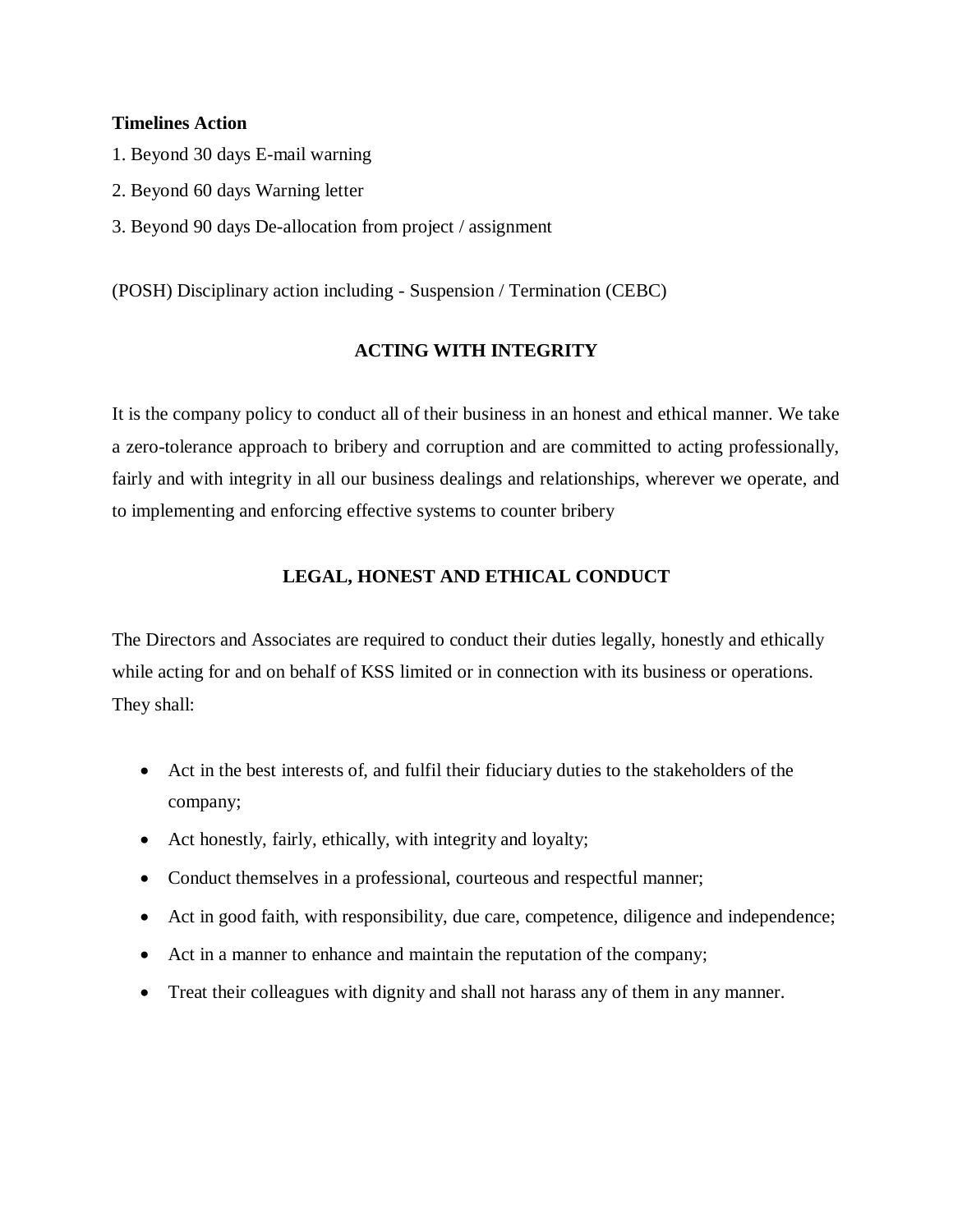# **NON ALLIANCE WITH POLITICAL PARTIES**

- KSS limited as a company complies with the applicable laws and the governance systems of the country in which it operates.
- The company is committed, not to campaign for, support and offer any funds or property as a donation or otherwise to any political party or to any independent candidate for the political office. The company strives to preclude any activity or conduct which could be interpreted as a favor to and from any political party or person.
- The Company does not make contributions to political parties which are so made to influence any decision or gain a business advantage. The Company only makes donations that are legal and ethical under local laws and practices.